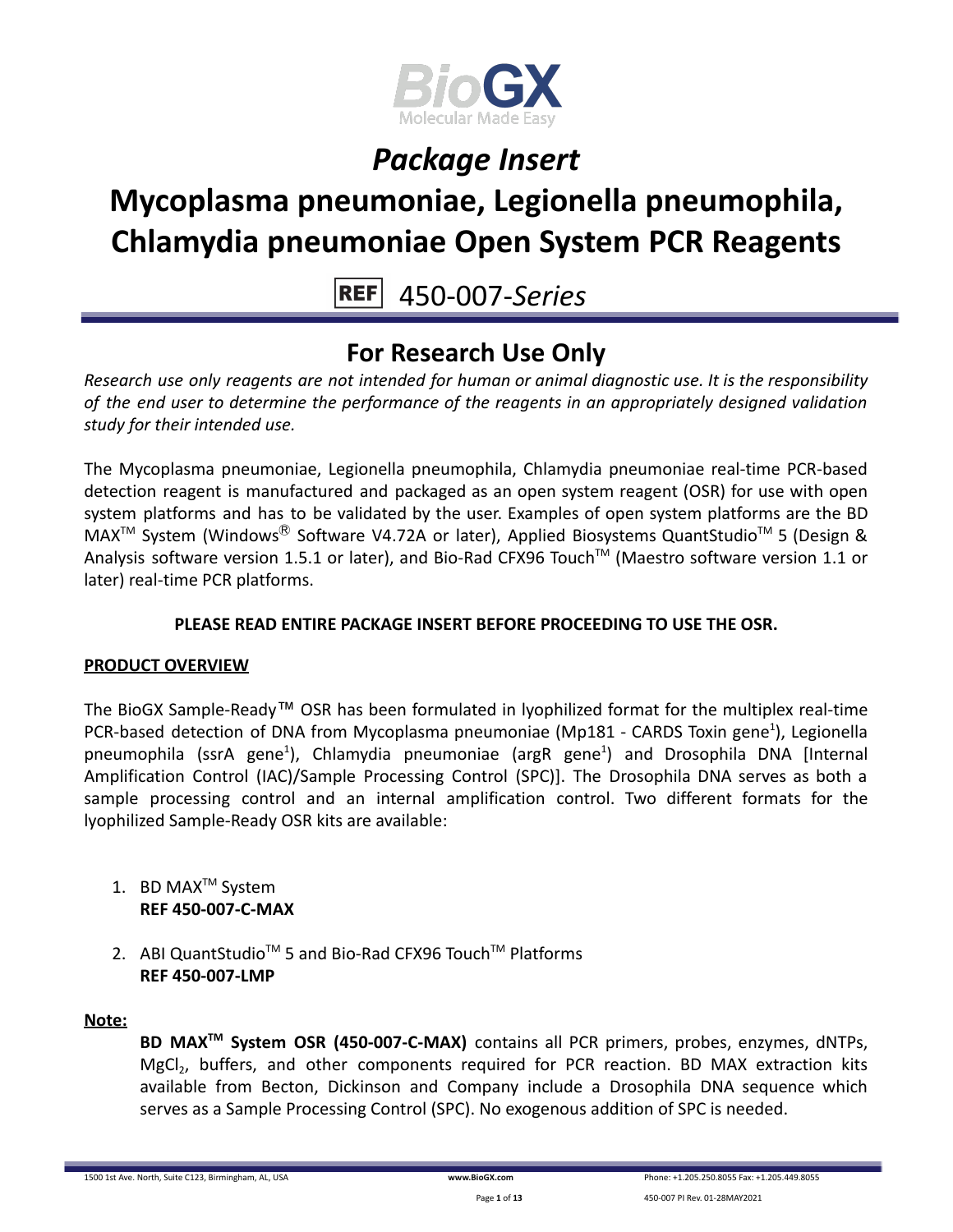

# **Mycoplasma pneumoniae, Legionella pneumophila, Chlamydia pneumoniae Open System PCR Reagents**

450-007-*Series*

**OSR for ABI and Bio-Rad Platforms (450-007-LMP)** contain all PCR primers, probes, enzymes, dNTPs, MgCl<sub>2</sub>, buffers, and other components required for the PCR reaction. Drosophila DNA sequence is included in the OSR master mix and serves as Internal Amplification Control (IAC). No exogenous addition of SPC is needed.

### **PACKAGE CONTENTS**

**BioGX REF:** 450-007-C-MAX **Platform(s):** BD MAX<sup>™</sup> System

Each 24-reaction package contains two pouches:

- 1. First pouch contains 24 sealed BD MAX<sup>™</sup> tubes of BioGX lyophilized Sample-Ready<sup>™</sup> OSR, each tube sufficient for a 12.5 µL PCR reaction.
- 2. Second pouch contains 24 sealed BD MAX<sup>™</sup> tubes, each containing 25  $\mu$ L of OSR-specific BioGX Rehydration Buffer.

**BioGX REF:** 450-007-LMP Platform(s): ABI QuantStudio<sup>™</sup> 5 and Bio-Rad CFX96 Touch<sup>™</sup>

Each 64-reaction package consists of one pouch:

1. The pouch contains 2 x 8-tube strips. Each tube contains BioGX lyophilized Sample-Ready<sup>™</sup> OSR sufficient for 4 x 15 uL PCR reactions.

Note: 8-tube strips containing reagents ARE NOT compatible with ABI QuantStudio<sup>™</sup> 5 and Bio-Rad CFX96 Touch™ instruments.

### **EQUIPMENT AND MATERIALS REQUIRED BUT NOT PROVIDED**

- Lyophilized Positive Control Template DNA Beads  $(10^5 \text{ copies/head})$ 
	- BioGX Mycoplasma pneumoniae (Part number 720-0010)
		-
	- BioGX Legionella pneumophila (Part number 720-0011)
		-
	- BioGX Chlamydia pneumoniae (Part number 720-0012)
- BioGX Molecular Grade Water or equivalent
	- BioGX Rehydration Water (Part number: 800-0035-12)
- BD MAX ™ ExK ™ DNA-1 (US BD catalog no. 442817/ International BD catalog no. 442818)
- BD MAX ™ PCR Cartridges (US and International BD catalog no. 437519)
- Vortex Genie 2 Vortexer (VWR catalog no. 58815-234) or equivalent
- Disposable nitrile gloves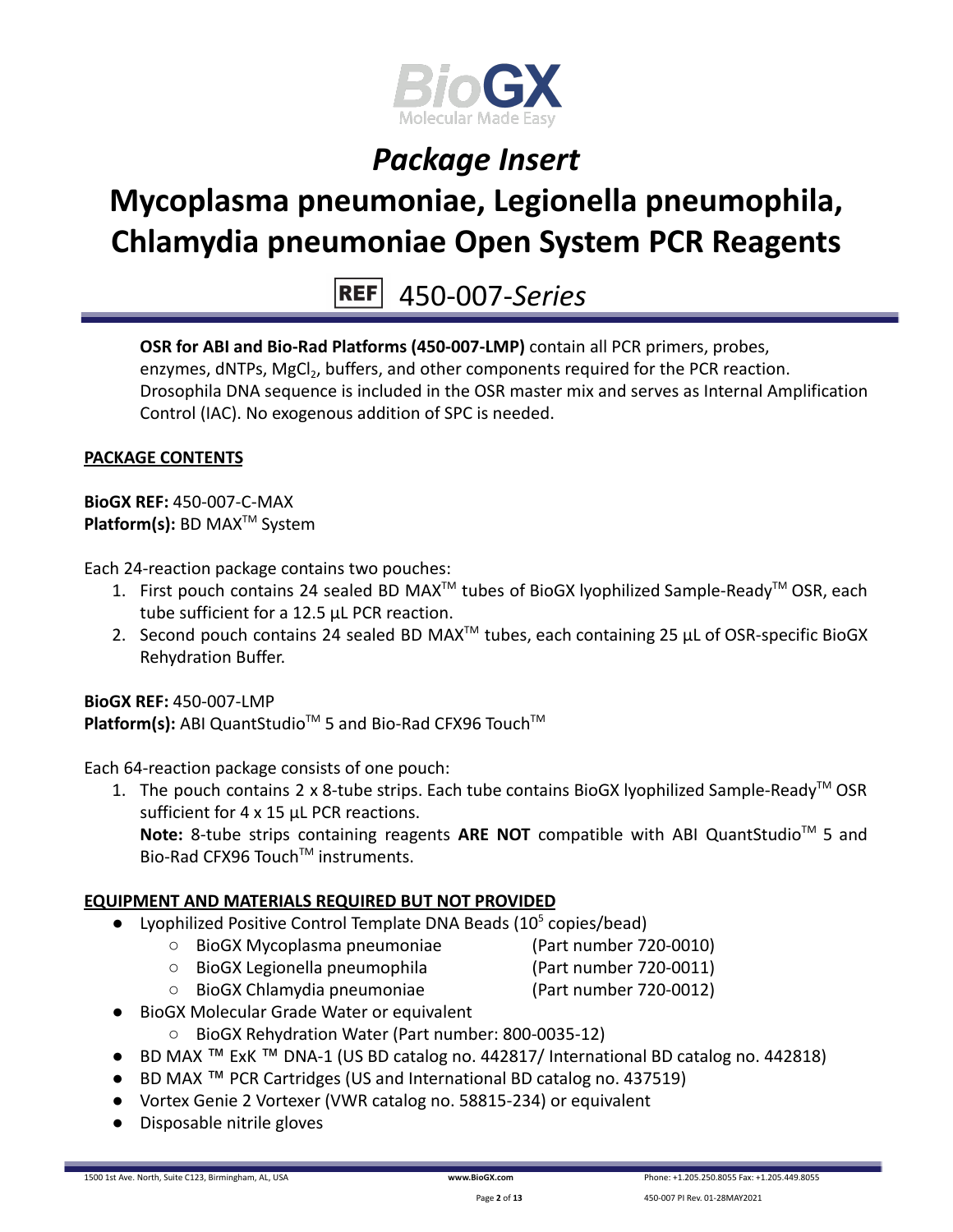

# **Mycoplasma pneumoniae, Legionella pneumophila, Chlamydia pneumoniae Open System PCR Reagents**

 $REF$ 450-007-*Series*

- Applied Biosystems QuantStudio 5 (0.2 mL) consumables
	- Thermo Fisher optical 8-tube strip (catalog no. 4316567)
	- Thermo Fisher ultra-clear optical caps, strips of 8 (catalog no. AB-0866)
	- Thermo Fisher 96-well optical clear reaction plates (catalog no. A36924)
	- Thermo Fisher 96-well qPCR plate seals (catalog no. AB-1170)
- Bio-Rad CFX96 Touch consumables
	- Bio-Rad 8-tube PCR strips without caps (catalog no. TLS0851)
	- Bio-Rad Optical flat 8-cap strips for PCR tubes (catalog no. TCS0803)
	- Bio-Rad 96-well plates (catalog no. HSP9655)
	- Bio-Rad 96-well plate sealing film, optical (catalog no. MSB1001)

### **WARNINGS AND PRECAUTIONS**

- For research use only. Not intended for human or animal diagnostics use.
- If handling biological samples, including used Extraction Kits and PCR Cartridges, treat as if capable of transmitting infectious agents in accordance with safe laboratory procedures such as those described in CLSI Document M29 $2$  and in Biosafety in Microbiological and Biomedical Laboratories<sup>3</sup>.
- BioGX REF: 450-007-C-MAX has been quality control tested only with the BD Open System Extraction Kits on the BD MAX<sup>™</sup> System.
- BioGX REF: 450-007-LMP has been quality control tested only with the Applied Biosystems QuantStudio<sup>™</sup> 5 and Bio-Rad CFX96 Touch<sup>™</sup> real-time PCR platforms.
- Do not use the reagents if the protective pouches are open or torn upon arrival.
- Close reagent protective pouches promptly with the zip seal after each use. Remove any excess air in the pouches prior to sealing and store at 2-8 °C.
- Do not remove desiccant from the PCR master mix pouches.
- Do not use Sample-Ready**TM** master mix if the desiccant is not present or is broken inside the Sample-Ready**TM** master mix pouches.
- Do not use reagent tubes if the foil seal has been opened or damaged.
- Do not mix reagents from different pouches and/or kits and/or lots.
- Do not use expired reagents and/or materials.
- Refer to BD MAX<sup>™</sup> ExK<sup>™</sup> DNA-1 Extraction Kit Instructions or to other respective nucleic acid extraction kits manufacturers' instructions for information about proper handling, cautions, and proper waste disposal.
- Do not mix septum caps between Sample Buffer Tubes or re-use septum caps as contamination may occur and compromise test results.



 $\mathbf{i}$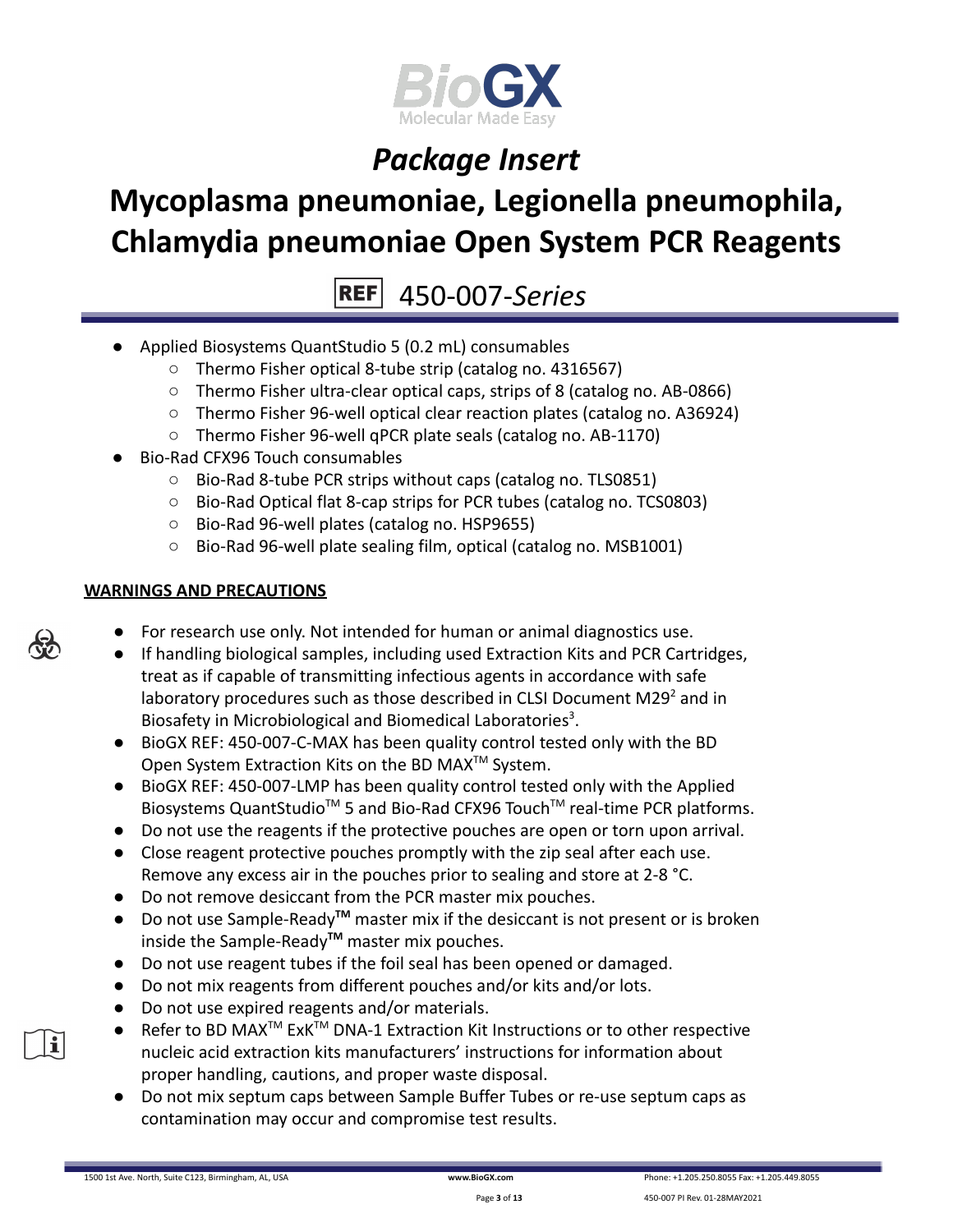

# **Mycoplasma pneumoniae, Legionella pneumophila, Chlamydia pneumoniae Open System PCR Reagents**

450-007-*Series*

- Check BD Unitized Reagent Strips for proper liquid fills (ensure that the liquids are at the bottom of the tubes).
- Do not pipette by mouth.
- Do not smoke, drink, or eat in areas where samples or kits are being handled.
- Dispose of unused reagents and waste in accordance with country, federal, provincial, state, and local regulations.
- Use clean gloves when handling extraction kit components and PCR reagents and buffer tubes.

### **STORAGE REQUIREMENTS AND RECOMMENDATIONS**



Product ships at ambient temperature, but BioGX recommends long-term storage at 2-8°C. Reagents have been tested to demonstrate optimal performance when stored properly and consumed by the Manufacturer Recommended Use By Date. The end user may opt to extend the useful life for Research Use Only reagents upon completing their own performance validations. BioGX's guarantee of reagent integrity does not extend beyond the Manufacturer Recommended Use By Date when stored properly. Avoid exposing the reagents (lyophilized or rehydrated) to direct sunlight or long-term ambient lighting. Tightly reseal the pouch with unused reactions and immediately return to a refrigerator after opening. To mitigate reagent performance degradation from exposure to moisture, BioGX suggests using the entire contents of the opened pouch within 2 months; however, the user may choose to verify an extended working time > 2 months by performance testing with positive controls and an examination of the sample preparation control target.

### **SAMPLE TYPES UTILIZED FOR QUALITY CONTROL TESTING**

-Nasal wash -Pretreated sputum samples -Pretreated bronchoalveolar lavage (BAL) samples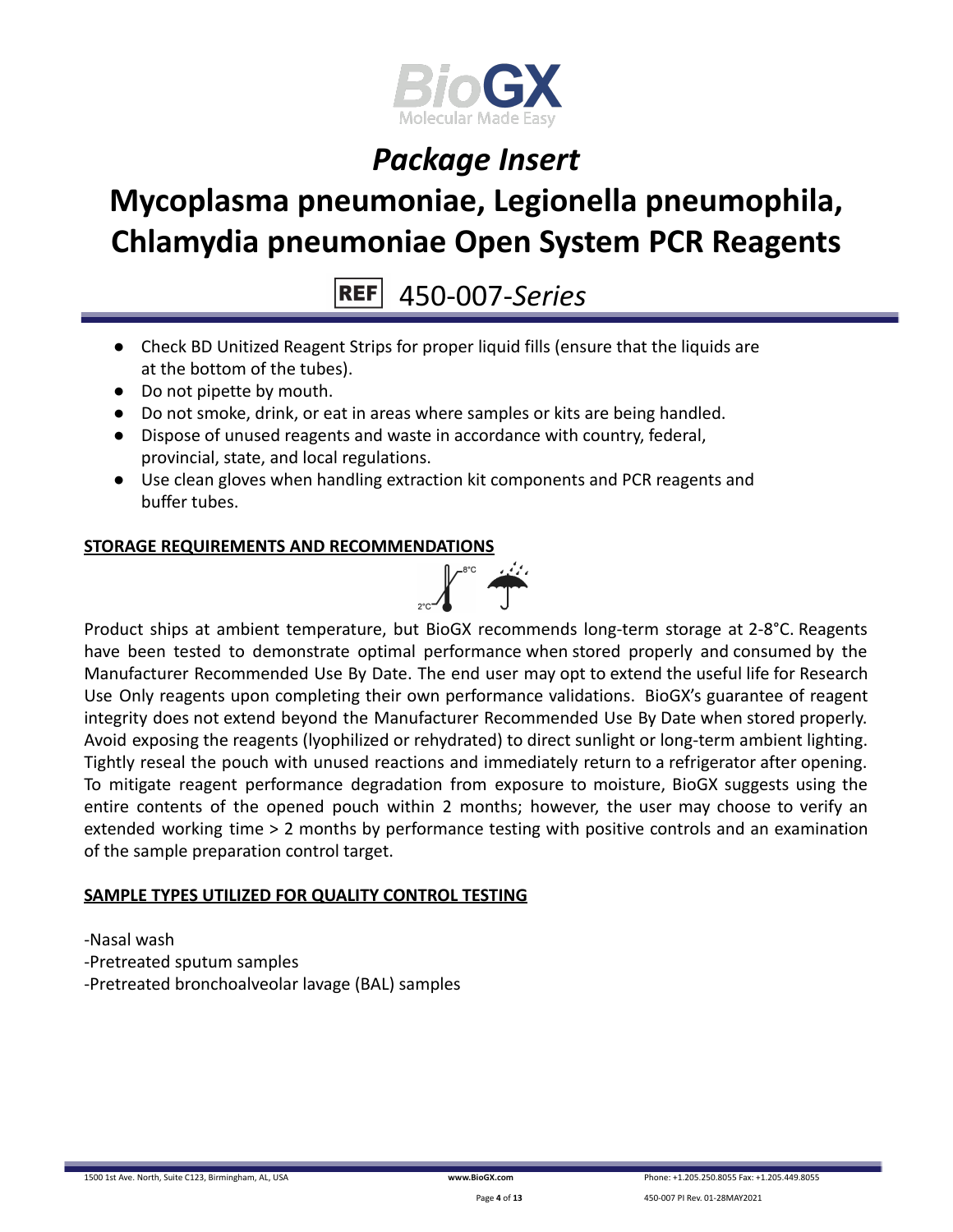

# **Mycoplasma pneumoniae, Legionella pneumophila, Chlamydia pneumoniae Open System PCR Reagents**

**REF** 450-007-*Series*

### **REAGENT OPTICAL CONFIGURATION**

**Table 1.** Optical Channel Configuration for REF 450-007-*Series*.

| <b>Optical Channel</b><br>(Fluorophore Equivalent) | <b>Target</b>          |
|----------------------------------------------------|------------------------|
| <b>FAM</b>                                         | Legionella pneumophila |
| <b>HEX</b>                                         | Mycoplasma pneumoniae  |
| Texas Red                                          | Unused                 |
| Cy <sub>5</sub>                                    | Chlamydia pneumoniae   |
| Cy5.5                                              | SPC/IAC                |

### **QUALITY CONTROL AND EXTRACTION TESTING PARAMETERS**

### **BD MAXTM System (BioGX REF: 450-007-C-MAX)**

As a starting point, users can import and install the Electronic User Defined Protocol (eUDP) that utilizes ExK DNA-1 extraction kits onto the BD MAX<sup>™</sup>. BioGX's most current eUDP utilized for quality control of this product can be obtained by sending an email to [TS@biogx.com](mailto:TS@biogx.com). Please refer to the BD MAX<sup>TM</sup> user manual<sup>4</sup> for uploading instructions**.**

### **ABI and Bio-Rad Platforms (BioGX REF: 450-007-LMP)**

As a starting point, users can import and install a PCR run file onto:

- 1. Applied Biosystems QuantStudio<sup>™</sup> 5 (Design & Analysis software version 1.5.1 or later)
- 2. Bio-Rad CFX96 Touch<sup>™</sup> (Maestro software version 1.1 or later)

BioGX's most current ABI QuantStudio<sup>™</sup> 5 and Bio-Rad CFX96 Touch<sup>™</sup> PCR run files utilized for quality control of this product can be obtained by sending an email to [TS@biogx.com.](mailto:TS@biogx.com) Please refer to the Applied Biosystems QuantStudio<sup>™</sup>5 user manual<sup>5</sup> for uploading instructions. Please refer to the Bio-Rad CFX96 Touch<sup>™</sup> user manual<sup>6</sup> for uploading instructions.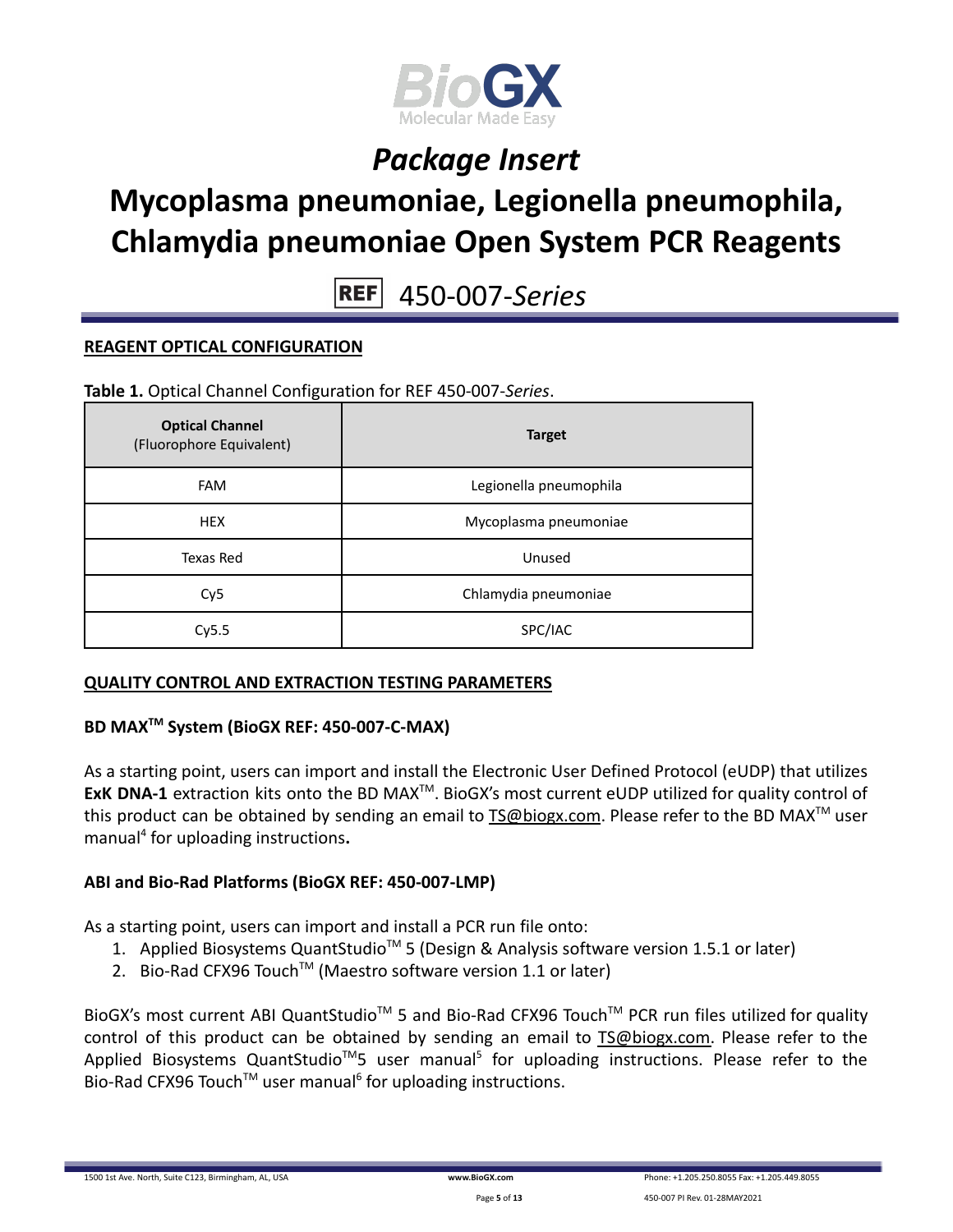

# **Mycoplasma pneumoniae, Legionella pneumophila, Chlamydia pneumoniae Open System PCR Reagents**

450-007-*Series* **REFI** 

### **SAMPLE VOLUMES UTILIZED DURING QUALITY CONTROL TESTING**

The end user may choose to validate a different pretreatment method or volume of sample to load other than the sample processing used by BioGX for QC testing as outlined below.

#### **Nasal Wash**

**Pretreatment:** Freeze-thaw of nasal wash samples can provide better extraction results and reduce inhibitory effects.

### **BD MAXTM System**

Thoroughly vortex the sample prior to addition to the Sample Buffer Tube (SBT). Pipette **700 μL** of Viral Transport Medium (eg. BD™ Universal Viral Transport or Copan Universal Transport Medium) and 50 **µL** of pretreated nasal wash sample into the SBT, aseptically place the BD<sup>™</sup> septum cap on each SBT. Pulse vortex the SBT for 1-3 seconds, and load the SBT into the extraction tray.

**Note:** Copan UTM<sup>®</sup> or BD<sup>™</sup> UVT viral transport media support the necessary dilution of nasal wash samples to achieve optimal extraction.

### **ABI QuantStudioTM 5 and Bio-Rad CFX96 TouchTM (validated magnetic bead or silica column extraction kits)**

Thoroughly vortex the sample prior to processing. Follow manufacturer recommendations for extraction of appropriate sample volume. Transfer 5 μL to purified nucleic acid to master mix as described in Section: *BioGX Quality Control Test Setup Procedure for ABI QuantStudioTM 5 and Bio-Rad CFX96 TouchTM .*

### **PRETREATMENT PROCEDURES FOR VISCOUS SAMPLES TYPES (i.e., sputum and BAL)**

**APPROPRIATE LOCKING-CAP TUBES OR A LID-LOCK RACK MUST BE USED WHEN SAMPLES ARE BOILED. THE END USER SHOULD USE APPROPRIATE BIOSAFETY PROTOCOLS (INCLUDING A BIOSAFETY HOOD AND RESPIRATOR) WHEN PROCESSING SPUTUM or BAL SAMPLES THAT POTENTIALLY CONTAIN** *MYCOBACTERIA.*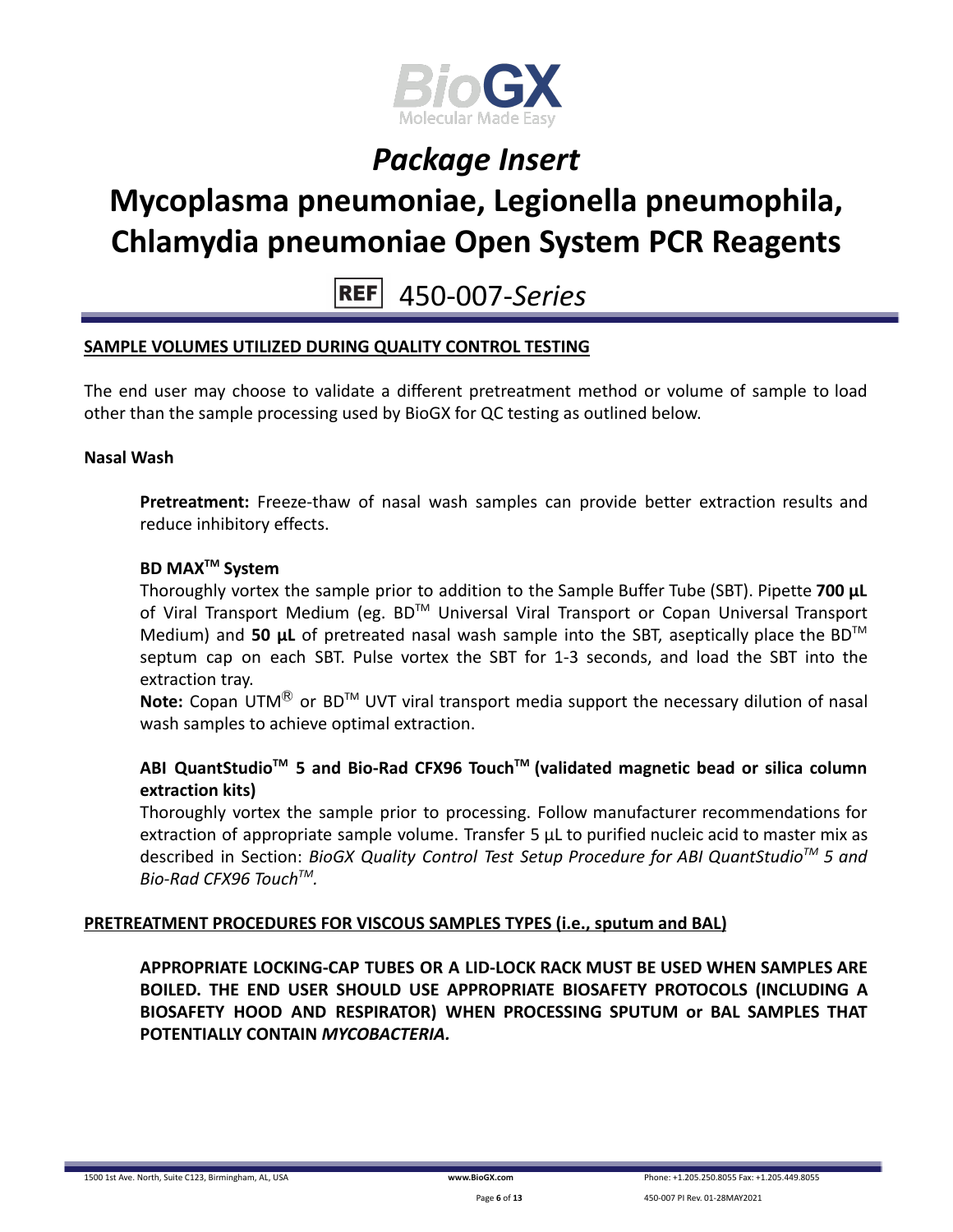

# **Mycoplasma pneumoniae, Legionella pneumophila, Chlamydia pneumoniae Open System PCR Reagents**

### 450-007-*Series*

For viscous samples, the use of a mucolytic agent to reduce viscosity and support efficient DNA extraction is recommended. Examples of three different pretreatment protocols to reduce viscosity of sputum or BAL samples are outlined below. Note: Pretreatment reagents are not included with BioGX 450-007-C-MAX/450-007-LMP.

1. **Proteinase K Pretreatment:** Pellet sample (250 μL sputum or 500 μL BAL) by centrifugation at 20,000 x g for 15 min, decant and wash pellet with 1 mL 20mM Tris HCl pH 8, centrifuge at 20,000 x g for 15 min, decant and add 250 μL of Proteinase K solution (1 mg/mL), incubate at 56°- 65°C for 30 minutes. After Proteinase K digestion, heat to 100°C for 10-15 minutes. Allow for cooling to room temperature.

### **BD MAXTM System**

Once the pretreated sample has cooled to ambient temperature, pipette 200 μL of pretreated sample into the BD MAX<sup>™</sup> Sample Buffer Tube (SBT), aseptically place the BD<sup>™</sup> septum cap on each SBT. Pulse vortex the SBT for 1-3 seconds, and load the SBT into the extraction tray.

### **ABI QuantStudioTM 5 and Bio-Rad CFX96 TouchTM (validated magnetic bead or silica column extraction kits)**

Once the pretreated sample has cooled to ambient temperature, follow manufacturer recommendations for extraction of appropriate sample volume of pretreated sample into validated magnetic-bead or silica column extraction device and proceed with nucleic acid purification.

2. **Copan SL solution Pretreatment:** (Copan catalog #099CE.A) is a mucolytic agent that supports rapid digestion but does not provide decontamination of natural flora. Manufacturer recommendations should be followed. Depending on the mucopolysaccharide content of the sample, incubation time can range from 15 minutes to 120 minutes.

### **BD MAXTM System**

Pipette 200  $\mu$ L of pretreated sample into the BD MAX<sup>TM</sup> Sample Buffer Tube (SBT), aseptically place the BD<sup>TM</sup> septum cap on each SBT. Pulse vortex the SBT for 1-3 seconds, and load the SBT into the extraction tray.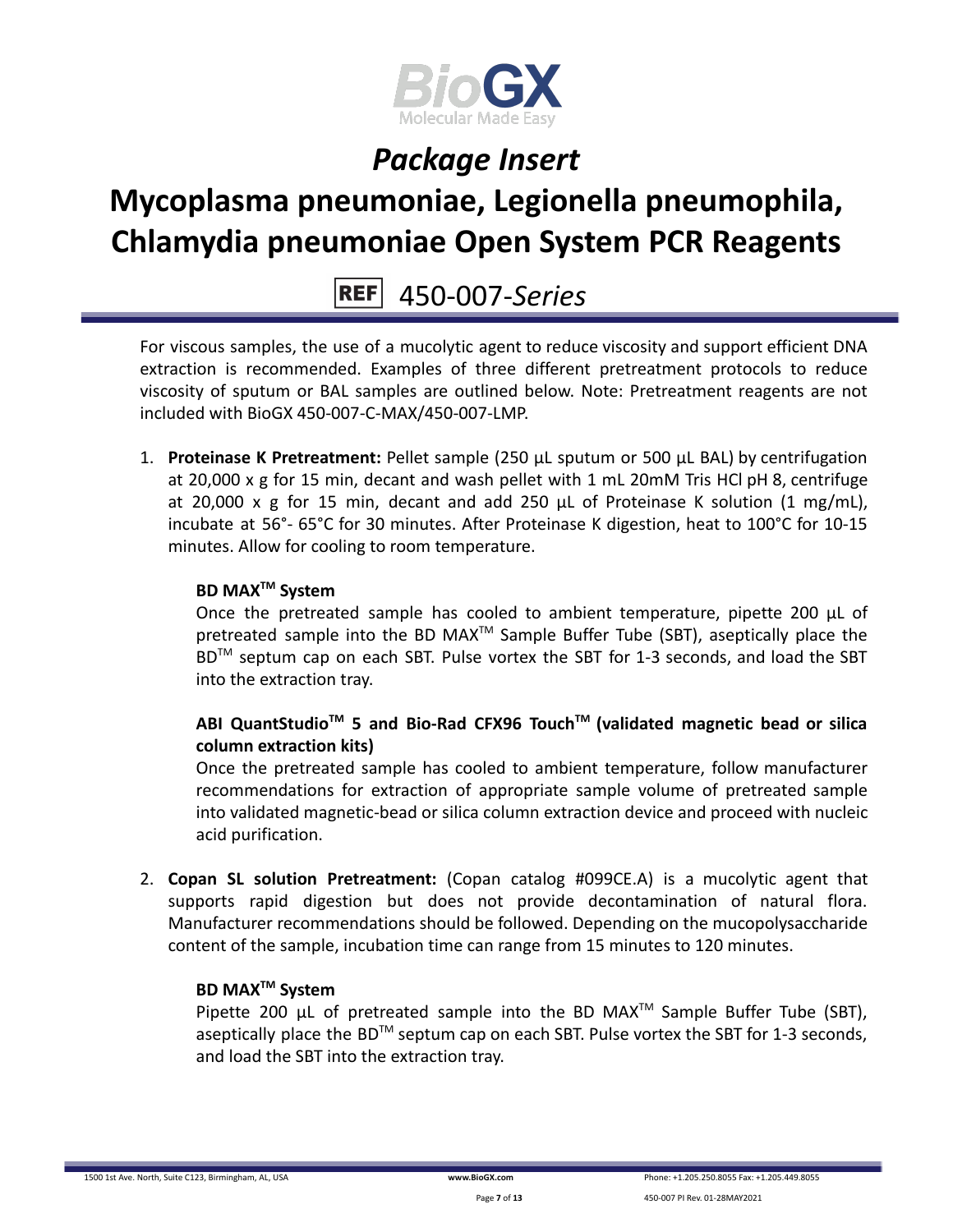

# **Mycoplasma pneumoniae, Legionella pneumophila, Chlamydia pneumoniae Open System PCR Reagents**

450-007-*Series*

### **ABI QuantStudioTM 5 and Bio-Rad CFX96 TouchTM (validated magnetic bead or silica column extraction kits)**

Follow manufacturer recommendations for extraction of appropriate sample volume of pretreated sample into validated magnetic-bead or silica column extraction device and proceed with nucleic acid purification.

3. **BD BBL**Ⓡ **MycoPrepTM Pretreatment:** (BD catalog # 240862) supports both mucolytic digestion and decontamination of natural flora. Manufacturer recommendations for BD BBL<sup>®</sup> MycoPrep<sup>™</sup> should be followed. Depending on the mucopolysaccharide content of the sample, incubation time can range from 15 minutes to 30 minutes.

### **BD MAXTM System**

Pipette 200  $\mu$ L of pretreated sample into the BD MAX<sup>TM</sup> Sample Buffer Tube (SBT), aseptically place the BD<sup>TM</sup> septum cap on each SBT. Pulse vortex the SBT for 1-3 seconds, and load the SBT into the extraction tray.

### **ABI QuantStudioTM 5 and Bio-Rad CFX96 TouchTM (validated magnetic bead or silica column extraction kits)**

Follow manufacturer recommendations for extraction of appropriate sample volume of pretreated sample into validated magnetic-bead or silica column extraction device and proceed with nucleic acid purification.

### **BioGX QUALITY CONTROL TEST SETUP PROCEDURE**

### **BD MAXTM System Quality Control Test Setup**

### **Loading a Sample Buffer Tube (SBT)**

- 1. Add the appropriate sample volume to each SBT.
- 2. Aseptically place  $BD^{TM}$  septum cap on each SBT.
- 3. Vortex the SBT for 1-3 seconds.
- 4. Load the SBT into the extraction tray.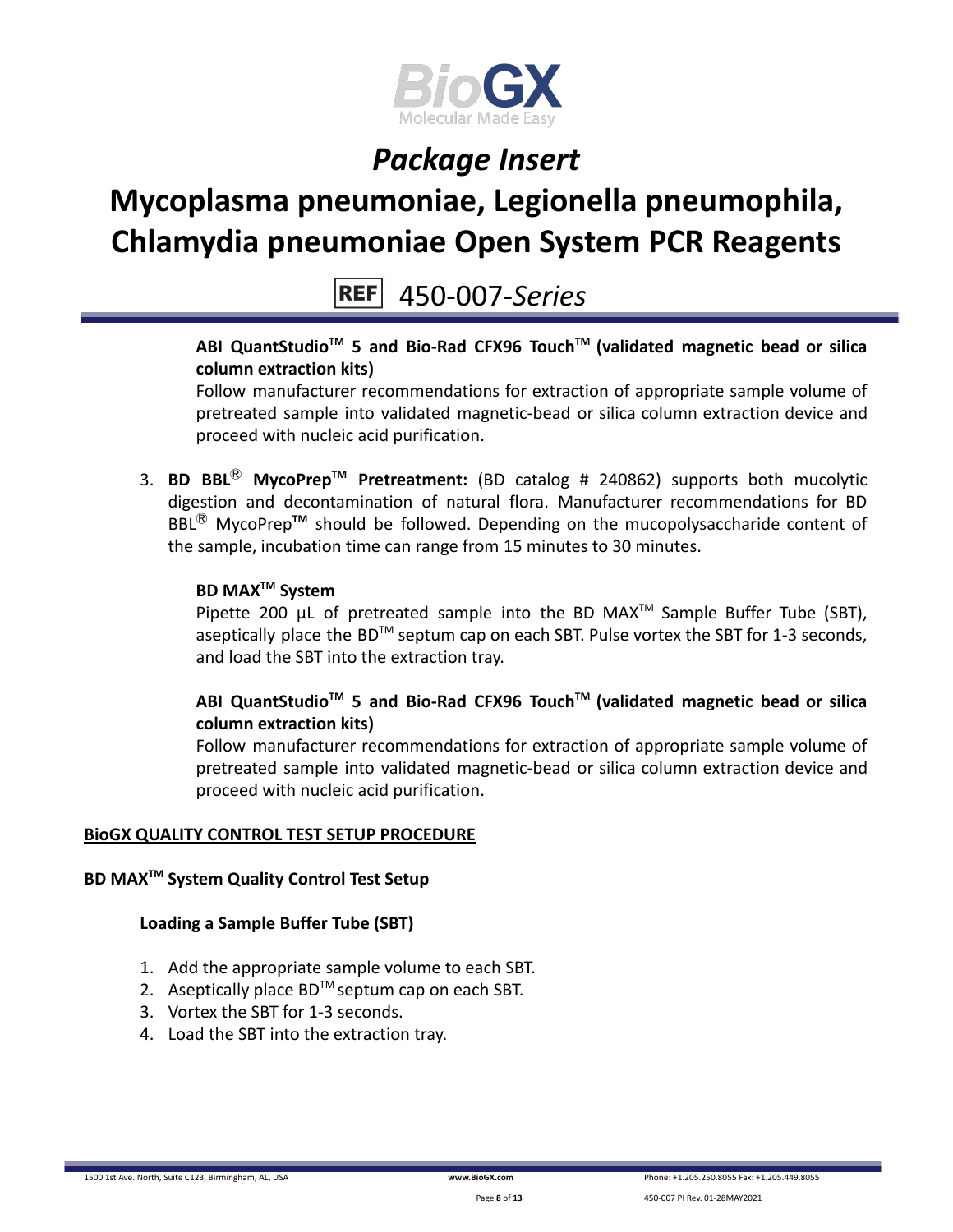

# **Mycoplasma pneumoniae, Legionella pneumophila, Chlamydia pneumoniae Open System PCR Reagents**

**REF** 450-007-*Series*

**WEAR NITRILE GLOVES WHEN HANDLING LYOPHILIZED REAGENTS TO REDUCE THE GENERATION OF STATIC CHARGES. DO NOT USE LATEX GLOVES.**

### **Assembly of BD MAX Extraction Strips and BioGX Reagents**

- 1. Choose the appropriate BD MAX<sup>TM</sup> extraction kit (see above). DO NOT use BD MAX<sup>TM</sup> master mix or the blank 0.3 mL conical tubes that come with the extraction kit.
- 2. Load the selected extraction cartridges into the extraction tray, 1 per sample to be tested.
- 3. Snap one BD MAX<sup>™</sup> ExK<sup>™</sup> DNA Extraction tube into snap-in position 1 (Snap-1) of each extraction strip (**Figure 1**).
- 4. Snap one BioGX Sample-Ready™ lyophilized reagent tube into position 2 (Snap-2) of each extraction strip. Check to make sure the lyophilized cake is at the bottom of the tube prior to inserting into the strip. The funnel-shaped cake may be in any orientation  $(v, >, \land, <)$ .
- 5. Snap one BioGX Rehydration Buffer tube into position 3 (Snap-3) of each extraction strip. Check to make sure the buffer is at the bottom of the tube prior to inserting into the strip. Position 4 (Snap-4) will remain empty.
- 6. Lift the tray and briefly examine the bottom of each strip to ensure all reagents are at the bottom of each tube and bubbles are not present in Extraction buffer reservoirs.
- 7. Proceed with worklist generation and sample loading per BD MAX $^{TM}$  operating instructions. Select the appropriate User Defined Protocol (UDP). Load the extraction tray and, if necessary, a new PCR card into the instrument, close the door, and click "Start Run."
- 8. Analyze the results by opening the completed run file in the "Results" tab.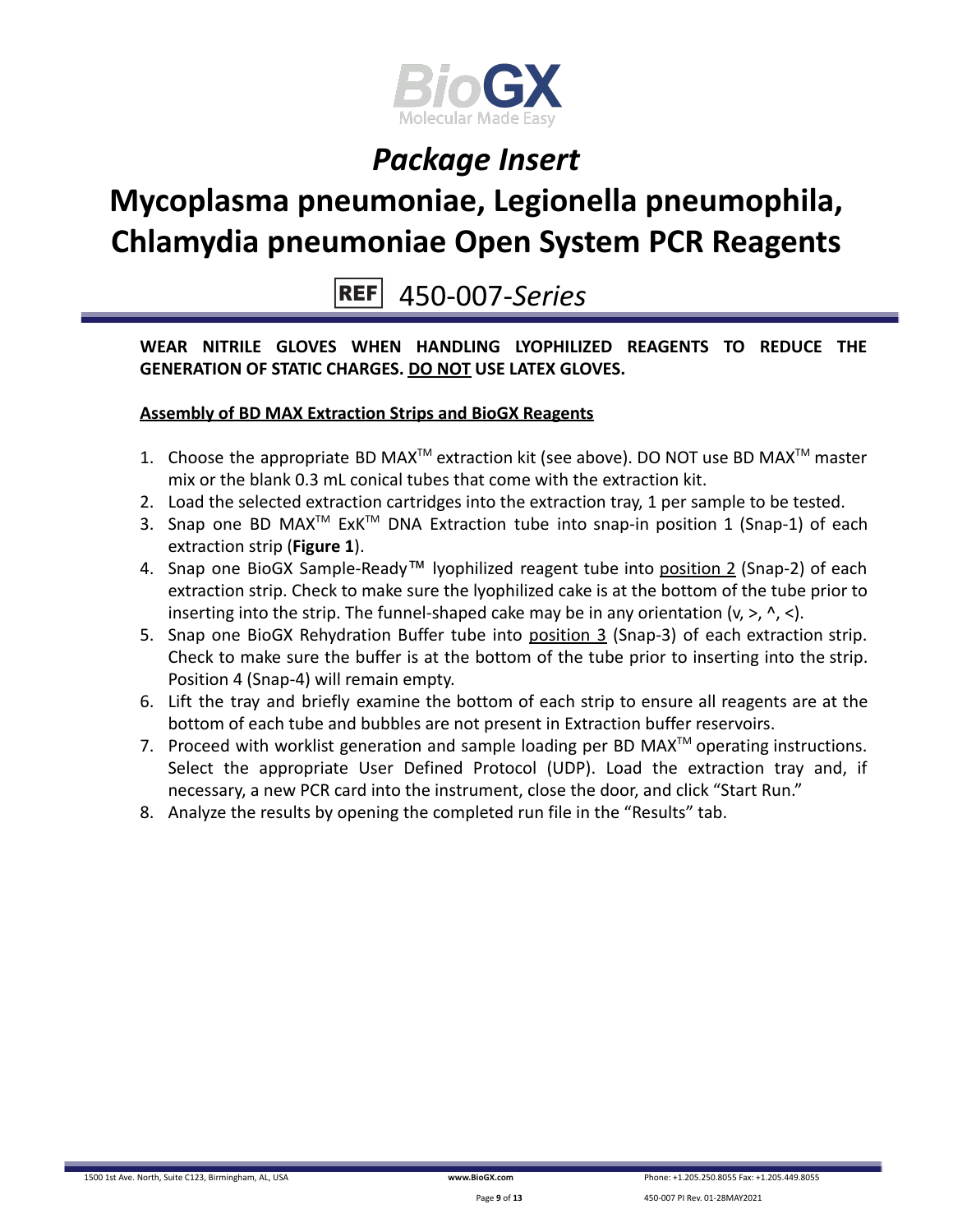

# **Mycoplasma pneumoniae, Legionella pneumophila, Chlamydia pneumoniae Open System PCR Reagents**

 $REF$ 450-007-*Series*



**Figure 1.** Diagram of BD MAX**TM** ExK**TM** 4-snap Unitized Reagent Strips.

### **Important Note**

Always first insert all Snap-1 tubes, then all Snap-2 tubes, then all Snap-3 tubes. The Snap 4 position will remain empty unless the user has set up the reagent to run in dual master mix mode. Approximately 25 µL of extracted nucleic acid remains in the position 3 tube after extraction. This may be removed and saved for further analyses after the run has been completed.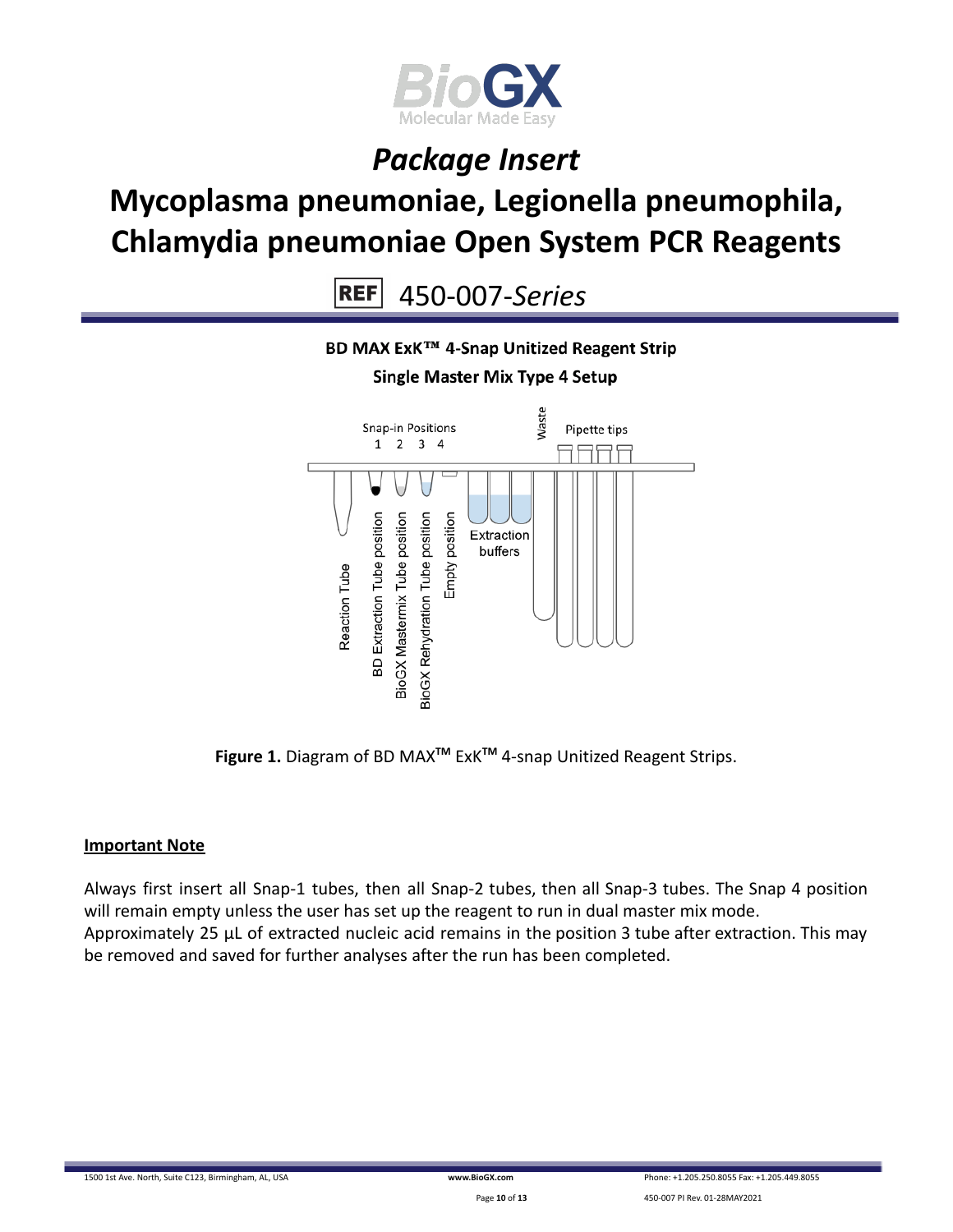

# **Mycoplasma pneumoniae, Legionella pneumophila, Chlamydia pneumoniae Open System PCR Reagents**

450-007-*Series*

**ABI QuantStudioTM 5 and Bio-Rad CFX96 TouchTM Quality Control Test Setup**

### **WEAR NITRILE GLOVES WHEN HANDLING LYOPHILIZED REAGENTS TO REDUCE THE GENERATION OF STATIC CHARGES. DO NOT USE LATEX GLOVES.**

### **Assembly of BioGX Reagents**

1. Prepare the appropriate number of 8-tube PCR strips or 96-well PCR plates.

2. Transfer 40 μL of molecular grade water to one vial of lyophilized BioGX reagents. The rehydrated master mix is more than sufficient for 4 samples to be tested.

Note: 8-tube strips containing reagents ARE NOT compatible with ABI QuantStudio<sup>™</sup> 5 and Bio-Rad CFX96 Touch<sup>™</sup> instruments. Rehydrated master mix must be transferred to 8-tube PCR strips or 96-well PCR plates compatible with appropriate instruments.

3. Mix by gently pipetting up and down. (IMPORTANT: Keep rehydrated master mix in a cold block or on ice if setup cannot not be completed within 20 minutes. If the rehydrated master mix cannot be used immediately, it can be capped and stored up to 24 hours at 2-8°C, protected from light).

- 4. Transfer 10 μL of rehydrated master mix to the bottom of 4 empty wells.
- 5. To each well containing 10 μL of rehydrated master mix, add 5 μL of extracted sample.
- 6. Affix the appropriate optical caps or optical plate seals.
- 7. Pulse spin the sealed PCR plate or tube to mix and bring liquid to the bottom.

8. Load 8-tube PCR strips or 96-well PCR plates into the real-time PCR platform and start the run. Avoid unnecessary delay once tubes/plates are loaded into the real-time PCR instrument.

### **ASSAY PERFORMANCE**

All BioGX Research Use Only products are designed to detect 20 copies or less of the target nucleic acid per reaction.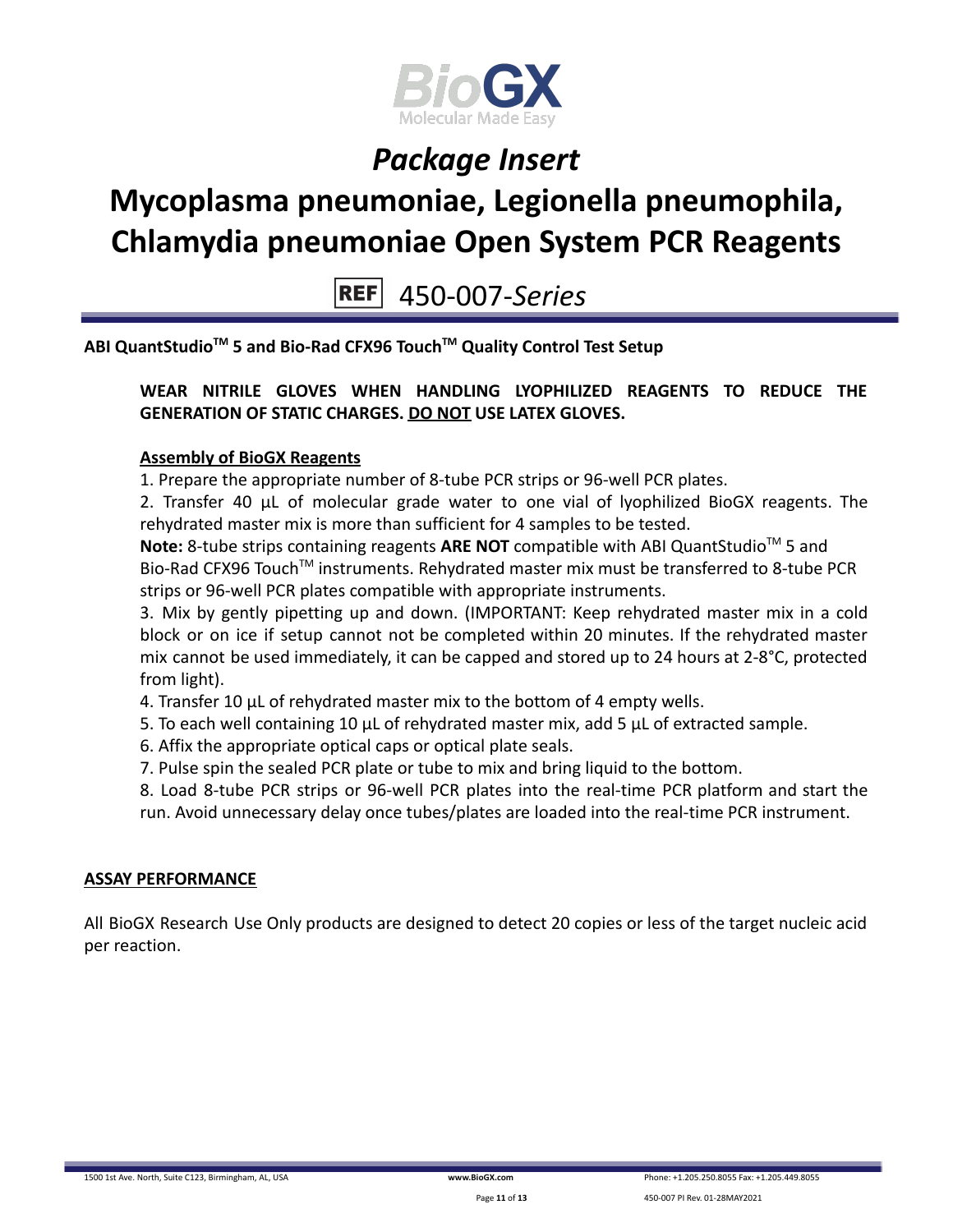

# **Mycoplasma pneumoniae, Legionella pneumophila, Chlamydia pneumoniae Open System PCR Reagents**

450-007-*Series*

#### **INTERPRETATION OF RESULTS**

| Legionella<br>pneumophila | Mycoplasma<br>pneumoniae | Chlamydia<br>pneumoniae | <b>IAC or SPC</b> | Interpretation                                                                  |
|---------------------------|--------------------------|-------------------------|-------------------|---------------------------------------------------------------------------------|
|                           |                          |                         | +/-               | Legionella pneumophila POSITIVE                                                 |
|                           |                          |                         | $+/-$             | Mycoplasma pneumoniae POSITIVE                                                  |
|                           |                          |                         | $+/-$             | Chlamydia pneumoniae POSITIVE                                                   |
|                           |                          |                         |                   | Legionella pneumophila, Mycoplasma pneumoniae,<br>Chlamydia pneumoniae NEGATIVE |
|                           |                          |                         |                   | Unresolved*                                                                     |

**Table 2.** Multiplex PCR Results Interpretation for 450-007-*Series*.

\*Failed PCR due to inhibition, reagent failure or incorrect assembly of PCR reaction.

#### **REFERENCES**

- 1. Thurman, Kathleen A., et al. "Detection of Mycoplasma pneumoniae, Chlamydia pneumoniae, and Legionella spp. in clinical samples using a single-tube multiplex real-time PCR assay." Diagnostic microbiology and infectious disease 70.1 (2011): 1-9.
- 2. Clinical and Laboratory Standards Institute. Protection of laboratory workers from occupationally acquired infections; Approved Guideline. Document M29 (Refer to the latest edition).
- 3. Centers for Disease Control and Prevention and National Institutes of Health. Biosafety in Microbiological and Biomedical Laboratories. Choosewood L.C. and Wilson D.E. (eds) (2009). HHS Publication No. (CDC) 21-1112.
- 4. BD MAX<sup>™</sup> System User's Manual (refer to the latest revision) BD Life Sciences, Sparks, Maryland 21152 USA.
- 5. QuantStudioTM Design and Analysis software User Guide, ThermoFisher Scientific, Waltham, Massachusetts, USA (Refer to the latest version).
- 6. CFX96 Touch, CFX96 Touch Deep Well, CFX Connect, and CFX384 Touch Systems Instruction Manual (refer to the latest version), Bio-Rad Laboratories, Inc., Hercules, California, USA (Refer to the latest version).

#### **Please call BioGX or email info@biogx.com with any questions you may have regarding this product.**

| <br>Rev. # | <b>Effective Date</b> | <b>Summary of Changes</b> |
|------------|-----------------------|---------------------------|
| ω1<br>υı   | 28 MAY 2021           | ' Release.<br>Initial     |